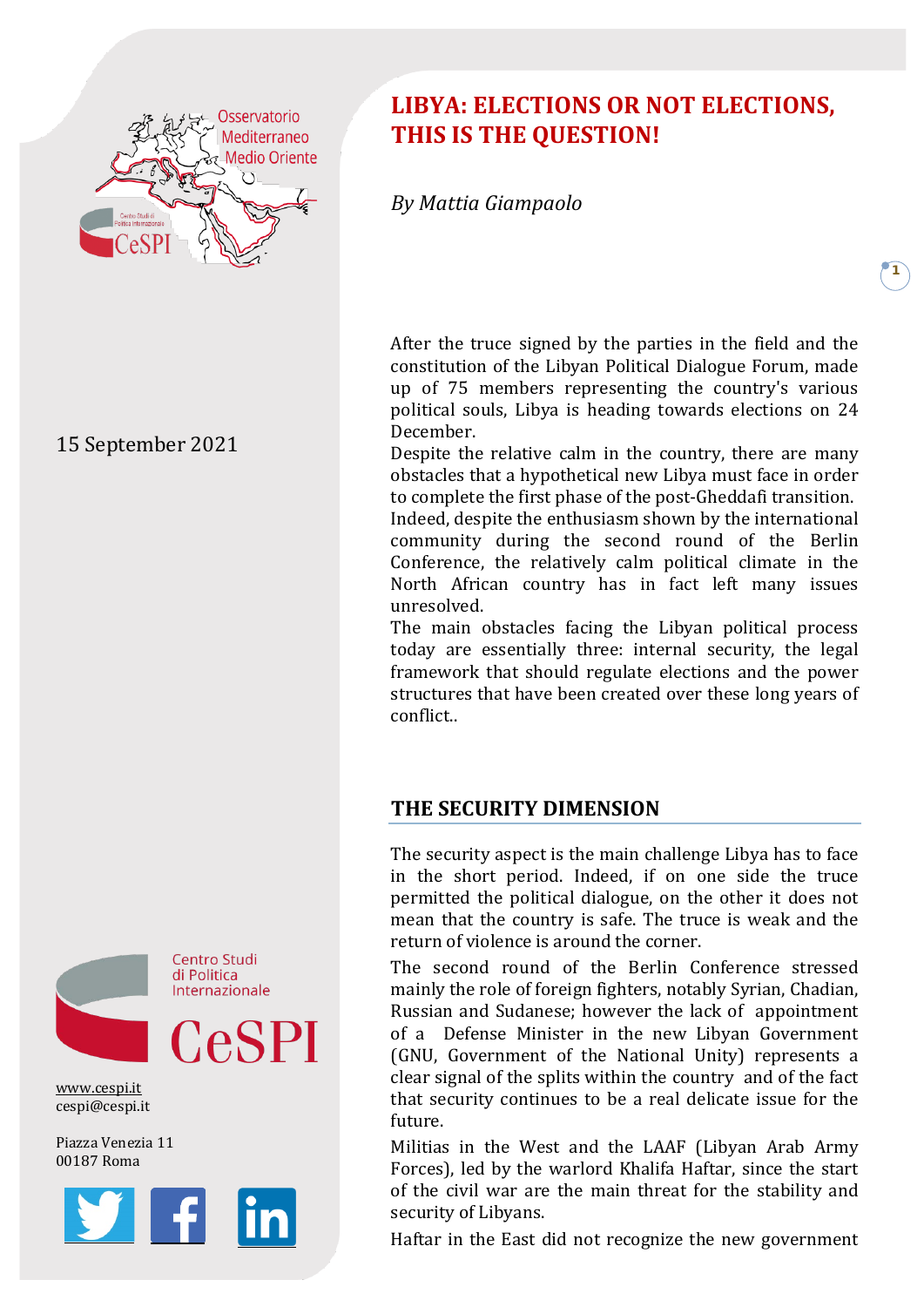and has shown, more than once, the primary role of his self-styled army as the only body that could maintain the security in the country.

Although the power of Haftar has decreased, notably after the failure in taking Tripoli in 2020, the General is still a central actor in the country.

The presence of foreign fighters from Russia, Chad and Sudan on his side represents a threat for the security of the country. In addition, despite the fact that some of his main sponsors seem to have embraced the UN road map, other backers, such as the UAE, are still sustaining the General and his ambition to power.

**2**

On the other side, the presence of militias and armed groups in the Western region is still problematic giving rise to continuous clashes and, despite the façade acceptance of the GNU, they are continuing to act independently from the government.

This is the case of the 444th Fighting Brigade in Tripoli that recently has been protagonist of clashes with the Stabilization Support Force (a military body loyal to the GNU) after the former, according to [Libyan officials,](https://www.libyaherald.com/2021/09/04/militia-clashes-evidence-their-corruption-and-unaccountability-to-state-institutions/)) *had deviated recently with its non-compliance with military orders, and its attendance at meetings that it was not authorized, and that the Brigade now includes people who were not official members of the brigade*.

This demonstrates, besides the impossibility to have a unified army, the weakness of the GNU in exerting full control of the militias and losing another opportunity to implement the UN mechanisms of DDR (Disarmament, Demobilization, and Reintegration) and SSR (Security Sector Reform), two cornerstones to create the prerogatives for a unified army and security forces.

In addition, notwithstanding President Dbaiba's attempt at a strong reaction to Tripoli's clashes, it is also true that those militias, nowadays, represent the only bodies that could maintain a sort of order in the Western part of the country and prevent other disorders. For this reason, the government is, in some ways, between the anvil and hammer.

#### **THE INSTITUTIONS**

The second factor that is threating the democratic process and stabilization of the country is institutional. The constitution, in 2020, of the Libyan Political Dialogue Forum (LPDF), with the aim to gather 75 political and social personalities to initiate the dialogue for the future of the country, after an initial enthusiasm is now struck within divisions and obstacle on the modalities of the new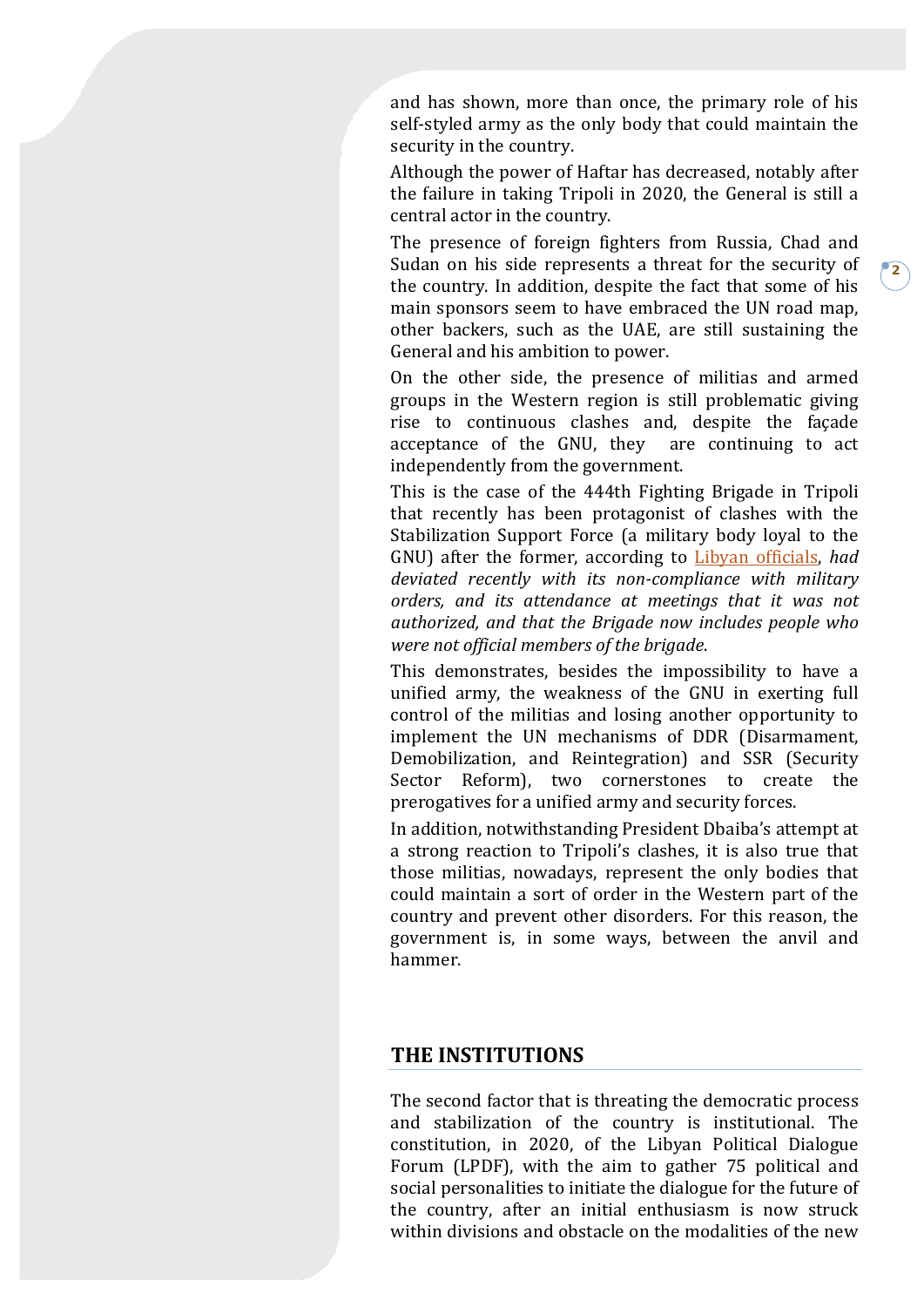political-institutional asset, especially for elections.

Elections are scheduled for 24th December 2021 and Libya still lacks a legal framework which would provide the base for free and fair elections and, notably, the accounting for all the souls of the Libyan society.

Even in this sense, LPDF is divided in shaping the rules for elections. If on one side the High State Council (HSC) wants to draft new rules for the elections, the House of Representatives (HoR) in Tobruk is firmly convinced that existing rules and constitutional basis are already good to allow both parliamentary and presidential elections.

It is clear that the two institutional bodies (HSC and HoR) are taking on a political strategy in favor of the broader political polarization in the country. Indeed, if on one side the HSC is close to the GNU in Tripoli, the HoR and its President Aguila Saleh, after agreeing to the UN road map, have demonstrated more than once their hostility to the GNU.

This is preventing to reach an agreement on the institutional basis for the upcoming elections in the country. For the head of the HoR, the legal framework for presidential elections is already adopted but this law has not been voted by the parliament but only discussed in a session in mid-August, while many political figures linked to the GNU are opposing the law and calling for a deeper discussion.

All these political moves demonstrate that the conflict shifted at the political level and reconciliation is far from being reached. This does not mean that the country could return to a violent conflict but that the institutional steps won't resolve the splits within the country.

This may have a direct effect on the outcome of the elections, with the risk that the losing side will not recognize the winner and fuel the return of the armed conflict.

## **THE POWER STRUCTURES**

The institutional framework that should function as the base of the election is strictly linked with the power structures which are characterizing the internal-external political polarization.

Indeed, the obstacles put on the abovementioned legal framework of the elections are the reflection of the power structures in both West and East.

Indeed, despite warlord Khalifa Haftar seems to be sidelined from the political process, he is still playing a central role in the East of the country putting at the core of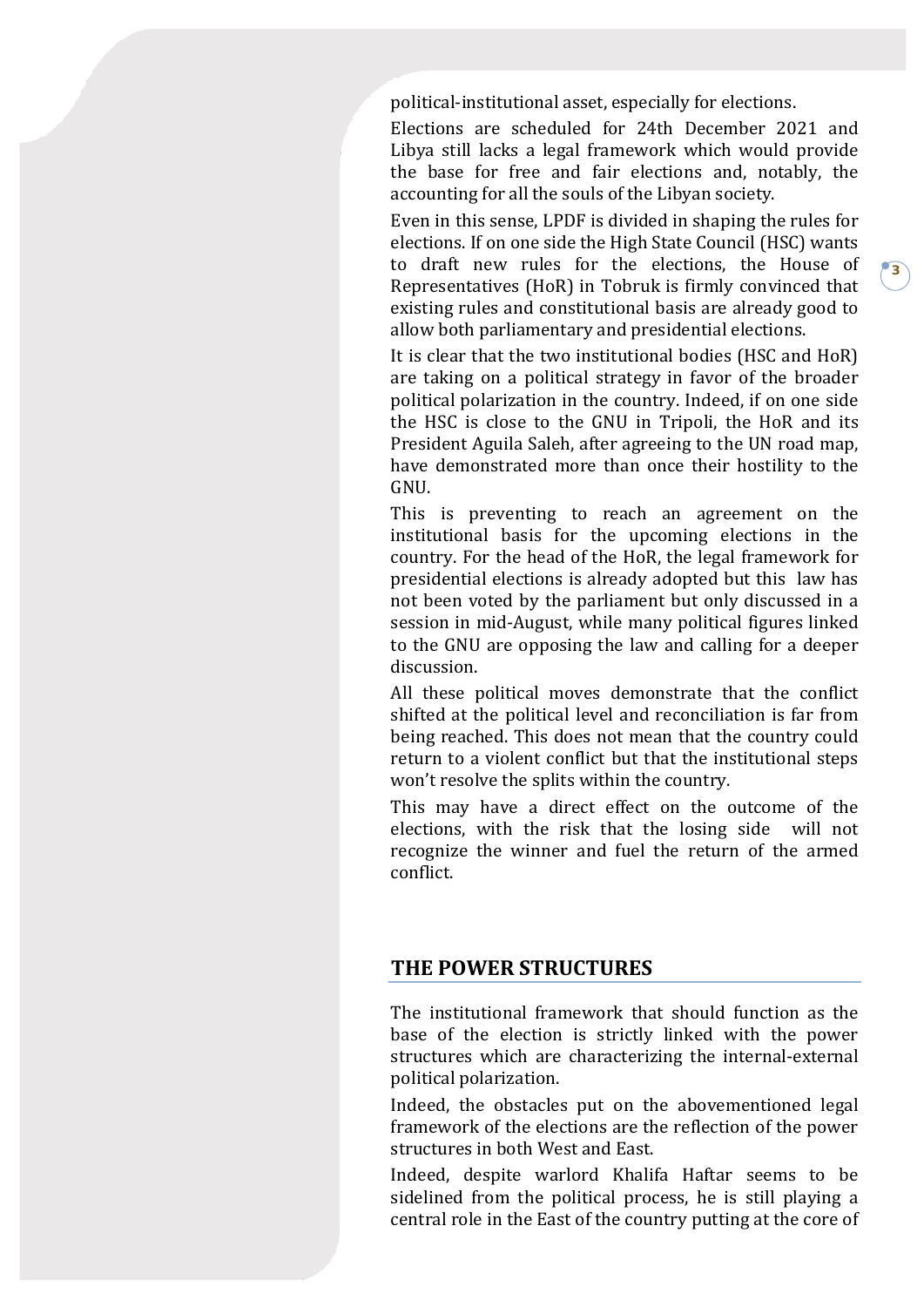his power its self-styled army (LAAF or LNA) and military penetration within the economic (even if in some ways it is de jure informal) system.

This is helping the General to play a role in this new phase of the transition and, despite attempts of the internal political actors, the unification of the State institutions is far from reached.

These power structures today are acting in two different ways: on one hand they are pursuing their own agenda in order to re-establish their control over the territory and on the other participants in the political process made up by the international community by imposing their positions on it.

**4**

What is worrying in this phase is that the structures in East and West Libya are creating a duality of power that is hard to overcome. Both East and West are developing two ideas of the future country: if on one hand the West is more, but not fully, inclined to a possible democratization, the East is tending to that authoritarian stability that characterized many neighborhood countries.

Given that democracy is a long path, however the prerogatives to democratization of Libya have not been put in place yet by the different political forces.

The obstacle which is characterizing the LPDF reflects these different points of view on the future. This is affecting the population that is not polarized as the 'above' is.

Differences among East and West Libya are nothing more than the reflection of the international powers intervened in the conflict, starting from the downfall of the Gheddafi's regime.

Indeed, if on one side the history of Libya demonstrated that the national social fabric is totally different from that of Egypt, Tunisia and other countries in the region, on the other the tensions of the long civil war and the political struggle of the country generated a complete sense of distrust of the civil population towards the power.

## **WHAT TO EXPECT?**

In this context, elections are only a little, but important step for the future of the country. If they are not held, it will also have repercussions on the GNU, which has staked a great deal on the elections and on the UN roadmap. If this scenario materialized, this would require a further step towards a new government, and it is a foregone conclusion that such a scenario could produce even more